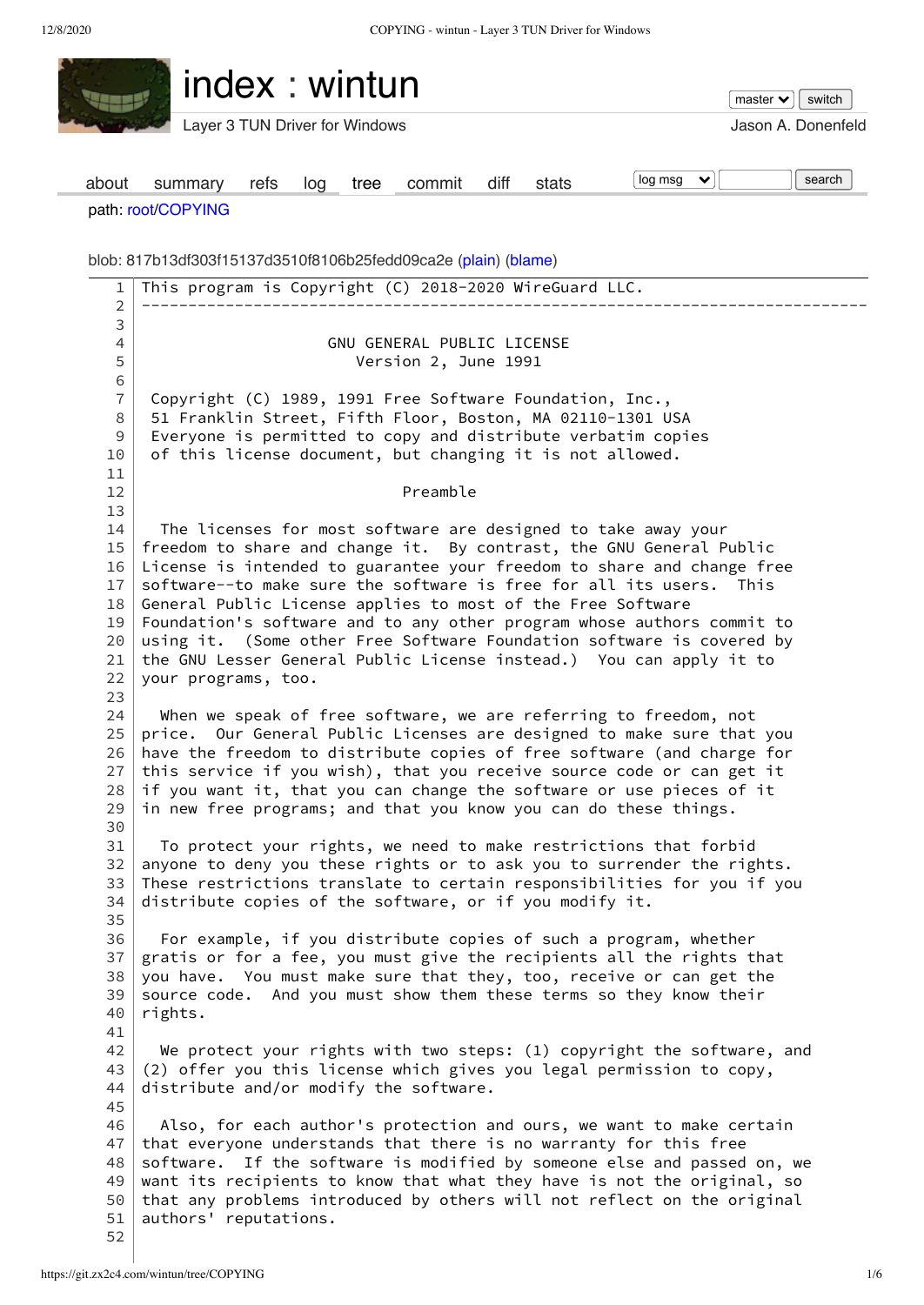|  |  | 12/8/2020 |
|--|--|-----------|

12/8/2020 COPYING - wintun - Layer 3 TUN Driver for Windows

<span id="page-1-64"></span><span id="page-1-63"></span><span id="page-1-62"></span><span id="page-1-61"></span><span id="page-1-60"></span><span id="page-1-59"></span><span id="page-1-58"></span><span id="page-1-57"></span><span id="page-1-56"></span><span id="page-1-55"></span><span id="page-1-54"></span><span id="page-1-53"></span><span id="page-1-52"></span><span id="page-1-51"></span><span id="page-1-50"></span><span id="page-1-49"></span><span id="page-1-48"></span><span id="page-1-47"></span><span id="page-1-46"></span><span id="page-1-45"></span><span id="page-1-44"></span><span id="page-1-43"></span><span id="page-1-42"></span><span id="page-1-41"></span><span id="page-1-40"></span><span id="page-1-39"></span><span id="page-1-38"></span><span id="page-1-37"></span><span id="page-1-36"></span><span id="page-1-35"></span><span id="page-1-34"></span><span id="page-1-33"></span><span id="page-1-32"></span><span id="page-1-31"></span><span id="page-1-30"></span><span id="page-1-29"></span><span id="page-1-28"></span><span id="page-1-27"></span><span id="page-1-26"></span><span id="page-1-25"></span><span id="page-1-24"></span><span id="page-1-23"></span><span id="page-1-22"></span><span id="page-1-21"></span><span id="page-1-20"></span><span id="page-1-19"></span><span id="page-1-18"></span><span id="page-1-17"></span><span id="page-1-16"></span><span id="page-1-15"></span><span id="page-1-14"></span><span id="page-1-13"></span><span id="page-1-12"></span><span id="page-1-11"></span><span id="page-1-10"></span><span id="page-1-9"></span><span id="page-1-8"></span><span id="page-1-7"></span><span id="page-1-6"></span><span id="page-1-5"></span><span id="page-1-4"></span><span id="page-1-3"></span><span id="page-1-2"></span><span id="page-1-1"></span><span id="page-1-0"></span>[53](#page-0-52) [54](#page-1-0) [55](#page-1-1) [56](#page-1-2) [57](#page-1-3) [58](#page-1-4) [59](#page-1-5) [60](#page-1-6) [61](#page-1-7) [62](#page-1-8) [63](#page-1-9) [64](#page-1-10) [65](#page-1-11) [66](#page-1-12) [67](#page-1-13) [68](#page-1-14) [69](#page-1-15) [70](#page-1-16) [71](#page-1-17) [72](#page-1-18) [73](#page-1-19) [74](#page-1-20) [75](#page-1-21) [76](#page-1-22) [77](#page-1-23) [78](#page-1-24) [79](#page-1-25) [80](#page-1-26) [81](#page-1-27) [82](#page-1-28) [83](#page-1-29) [84](#page-1-30) [85](#page-1-31) [86](#page-1-32) [87](#page-1-33) [88](#page-1-34) [89](#page-1-35) [90](#page-1-36) [91](#page-1-37) [92](#page-1-38) [93](#page-1-39) [94](#page-1-40) [95](#page-1-41) [96](#page-1-42) [97](#page-1-43) [98](#page-1-44) [99](#page-1-45) [100](#page-1-46) [101](#page-1-47) [102](#page-1-48) [103](#page-1-49) [104](#page-1-50) [105](#page-1-51) [106](#page-1-52) [107](#page-1-53) [108](#page-1-54) [109](#page-1-55) [110](#page-1-56) [111](#page-1-57) [112](#page-1-58) [113](#page-1-59) [114](#page-1-60) [115](#page-1-61) [116](#page-1-62) [117](#page-1-63) Finally, any free program is threatened constantly by software patents. We wish to avoid the danger that redistributors of a free program will individually obtain patent licenses, in effect making the program proprietary. To prevent this, we have made it clear that any patent must be licensed for everyone's free use or not licensed at all. The precise terms and conditions for copying, distribution and modification follow. GNU GENERAL PUBLIC LICENSE TERMS AND CONDITIONS FOR COPYING, DISTRIBUTION AND MODIFICATION 0. This License applies to any program or other work which contains a notice placed by the copyright holder saying it may be distributed under the terms of this General Public License. The "Program", below, refers to any such program or work, and a "work based on the Program" means either the Program or any derivative work under copyright law: that is to say, a work containing the Program or a portion of it, either verbatim or with modifications and/or translated into another language. (Hereinafter, translation is included without limitation in the term "modification".) Each licensee is addressed as "you". Activities other than copying, distribution and modification are not covered by this License; they are outside its scope. The act of running the Program is not restricted, and the output from the Program is covered only if its contents constitute a work based on the Program (independent of having been made by running the Program). Whether that is true depends on what the Program does. 1. You may copy and distribute verbatim copies of the Program's source code as you receive it, in any medium, provided that you conspicuously and appropriately publish on each copy an appropriate copyright notice and disclaimer of warranty; keep intact all the notices that refer to this License and to the absence of any warranty; and give any other recipients of the Program a copy of this License along with the Program. You may charge a fee for the physical act of transferring a copy, and you may at your option offer warranty protection in exchange for a fee. 2. You may modify your copy or copies of the Program or any portion of it, thus forming a work based on the Program, and copy and distribute such modifications or work under the terms of Section 1 above, provided that you also meet all of these conditions: a) You must cause the modified files to carry prominent notices stating that you changed the files and the date of any change. b) You must cause any work that you distribute or publish, that in whole or in part contains or is derived from the Program or any part thereof, to be licensed as a whole at no charge to all third parties under the terms of this License. c) If the modified program normally reads commands interactively when run, you must cause it, when started running for such interactive use in the most ordinary way, to print or display an announcement including an appropriate copyright notice and a notice that there is no warranty (or else, saying that you provide a warranty) and that users may redistribute the program under these conditions, and telling the user how to view a copy of this License. (Exception: if the Program itself is interactive but does not normally print such an announcement, your work based on the Program is not required to print an announcement.) These requirements apply to the modified work as a whole. If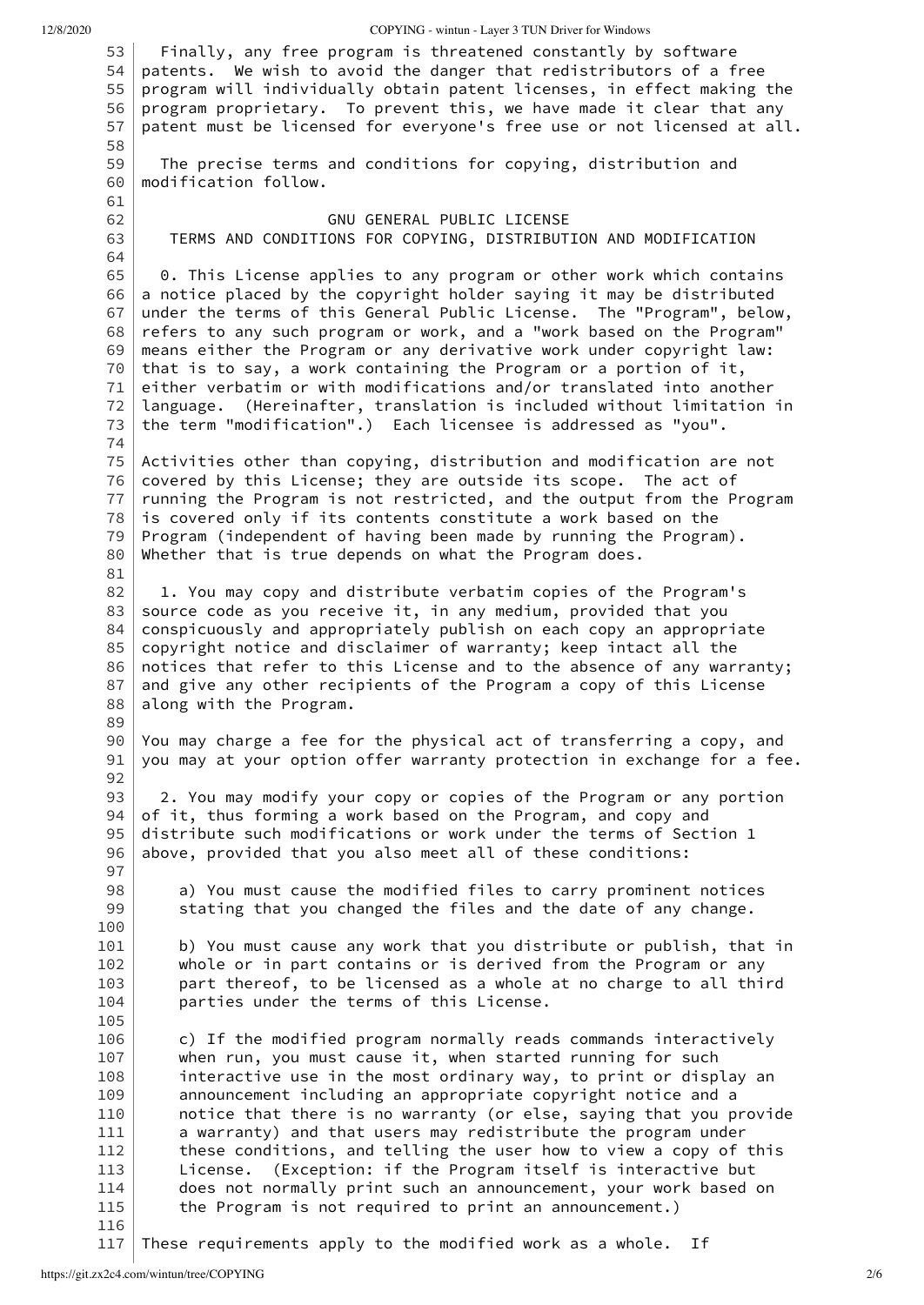12/8/2020 COPYING - wintun - Layer 3 TUN Driver for Windows

<span id="page-2-64"></span><span id="page-2-63"></span><span id="page-2-62"></span><span id="page-2-61"></span><span id="page-2-60"></span><span id="page-2-59"></span><span id="page-2-58"></span><span id="page-2-57"></span><span id="page-2-56"></span><span id="page-2-55"></span><span id="page-2-54"></span><span id="page-2-53"></span><span id="page-2-52"></span><span id="page-2-51"></span><span id="page-2-50"></span><span id="page-2-49"></span><span id="page-2-48"></span><span id="page-2-47"></span><span id="page-2-46"></span><span id="page-2-45"></span><span id="page-2-44"></span><span id="page-2-43"></span><span id="page-2-42"></span><span id="page-2-41"></span><span id="page-2-40"></span><span id="page-2-39"></span><span id="page-2-38"></span><span id="page-2-37"></span><span id="page-2-36"></span><span id="page-2-35"></span><span id="page-2-34"></span><span id="page-2-33"></span><span id="page-2-32"></span><span id="page-2-31"></span><span id="page-2-30"></span><span id="page-2-29"></span><span id="page-2-28"></span><span id="page-2-27"></span><span id="page-2-26"></span><span id="page-2-25"></span><span id="page-2-24"></span><span id="page-2-23"></span><span id="page-2-22"></span><span id="page-2-21"></span><span id="page-2-20"></span><span id="page-2-19"></span><span id="page-2-18"></span><span id="page-2-17"></span><span id="page-2-16"></span><span id="page-2-15"></span><span id="page-2-14"></span><span id="page-2-13"></span><span id="page-2-12"></span><span id="page-2-11"></span><span id="page-2-10"></span><span id="page-2-9"></span><span id="page-2-8"></span><span id="page-2-7"></span><span id="page-2-6"></span><span id="page-2-5"></span><span id="page-2-4"></span><span id="page-2-3"></span><span id="page-2-2"></span><span id="page-2-1"></span><span id="page-2-0"></span>[118](#page-1-64) [119](#page-2-0) [120](#page-2-1) [121](#page-2-2) [122](#page-2-3) [123](#page-2-4) [124](#page-2-5) [125](#page-2-6) [126](#page-2-7) [127](#page-2-8) [128](#page-2-9) [129](#page-2-10) [130](#page-2-11) [131](#page-2-12) [132](#page-2-13) [133](#page-2-14) [134](#page-2-15) [135](#page-2-16) [136](#page-2-17) [137](#page-2-18) [138](#page-2-19) [139](#page-2-20) [140](#page-2-21) [141](#page-2-22) [142](#page-2-23) [143](#page-2-24) [144](#page-2-25) [145](#page-2-26) [146](#page-2-27) [147](#page-2-28) [148](#page-2-29) [149](#page-2-30) [150](#page-2-31) [151](#page-2-32) [152](#page-2-33) [153](#page-2-34) [154](#page-2-35) [155](#page-2-36) [156](#page-2-37) [157](#page-2-38) [158](#page-2-39) [159](#page-2-40) [160](#page-2-41) [161](#page-2-42) [162](#page-2-43) [163](#page-2-44) [164](#page-2-45) [165](#page-2-46) [166](#page-2-47) [167](#page-2-48) [168](#page-2-49) [169](#page-2-50) [170](#page-2-51) [171](#page-2-52) [172](#page-2-53) [173](#page-2-54) [174](#page-2-55) [175](#page-2-56) [176](#page-2-57) [177](#page-2-58) [178](#page-2-59) [179](#page-2-60) [180](#page-2-61) [181](#page-2-62) [182](#page-2-63) identifiable sections of that work are not derived from the Program, and can be reasonably considered independent and separate works in themselves, then this License, and its terms, do not apply to those sections when you distribute them as separate works. But when you distribute the same sections as part of a whole which is a work based on the Program, the distribution of the whole must be on the terms of this License, whose permissions for other licensees extend to the entire whole, and thus to each and every part regardless of who wrote it. Thus, it is not the intent of this section to claim rights or contest your rights to work written entirely by you; rather, the intent is to exercise the right to control the distribution of derivative or collective works based on the Program. In addition, mere aggregation of another work not based on the Program with the Program (or with a work based on the Program) on a volume of a storage or distribution medium does not bring the other work under the scope of this License. 3. You may copy and distribute the Program (or a work based on it, under Section 2) in object code or executable form under the terms of Sections 1 and 2 above provided that you also do one of the following: a) Accompany it with the complete corresponding machine-readable source code, which must be distributed under the terms of Sections 1 and 2 above on a medium customarily used for software interchange; or, b) Accompany it with a written offer, valid for at least three years, to give any third party, for a charge no more than your cost of physically performing source distribution, a complete machine-readable copy of the corresponding source code, to be distributed under the terms of Sections 1 and 2 above on a medium customarily used for software interchange; or, c) Accompany it with the information you received as to the offer to distribute corresponding source code. (This alternative is allowed only for noncommercial distribution and only if you received the program in object code or executable form with such an offer, in accord with Subsection b above.) The source code for a work means the preferred form of the work for making modifications to it. For an executable work, complete source code means all the source code for all modules it contains, plus any associated interface definition files, plus the scripts used to control compilation and installation of the executable. However, as a special exception, the source code distributed need not include anything that is normally distributed (in either source or binary form) with the major components (compiler, kernel, and so on) of the operating system on which the executable runs, unless that component itself accompanies the executable. If distribution of executable or object code is made by offering access to copy from a designated place, then offering equivalent access to copy the source code from the same place counts as distribution of the source code, even though third parties are not compelled to copy the source along with the object code. 4. You may not copy, modify, sublicense, or distribute the Program except as expressly provided under this License. Any attempt otherwise to copy, modify, sublicense or distribute the Program is void, and will automatically terminate your rights under this License. However, parties who have received copies, or rights, from you under this License will not have their licenses terminated so long as such parties remain in full compliance.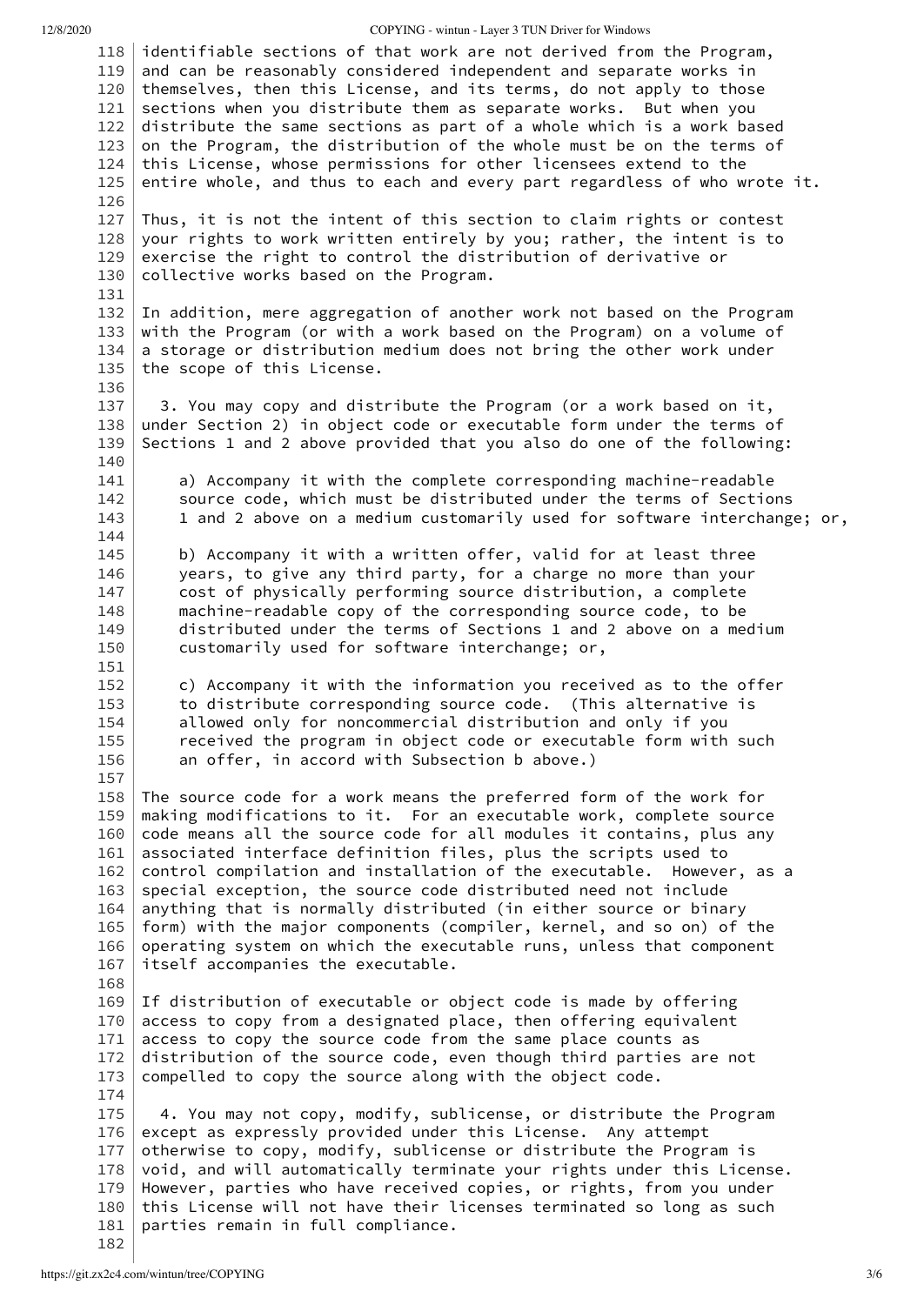<span id="page-3-7"></span><span id="page-3-6"></span><span id="page-3-5"></span><span id="page-3-4"></span>[191](#page-3-7)

<span id="page-3-15"></span><span id="page-3-14"></span><span id="page-3-13"></span><span id="page-3-12"></span>[199](#page-3-15)

<span id="page-3-33"></span><span id="page-3-32"></span>[217](#page-3-33)

<span id="page-3-44"></span><span id="page-3-43"></span><span id="page-3-42"></span><span id="page-3-41"></span><span id="page-3-40"></span>[228](#page-3-44)

<span id="page-3-47"></span>[231](#page-3-47)

<span id="page-3-55"></span><span id="page-3-54"></span><span id="page-3-53"></span><span id="page-3-52"></span>[239](#page-3-55)

<span id="page-3-60"></span><span id="page-3-59"></span>[244](#page-3-60)

12/8/2020 COPYING - wintun - Layer 3 TUN Driver for Windows

<span id="page-3-3"></span><span id="page-3-2"></span><span id="page-3-1"></span><span id="page-3-0"></span>[183](#page-2-64) [184](#page-3-0) [185](#page-3-1) [186](#page-3-2) [187](#page-3-3) [188](#page-3-4) [189](#page-3-5) [190](#page-3-6) 5. You are not required to accept this License, since you have not signed it. However, nothing else grants you permission to modify or distribute the Program or its derivative works. These actions are prohibited by law if you do not accept this License. Therefore, by modifying or distributing the Program (or any work based on the Program), you indicate your acceptance of this License to do so, and all its terms and conditions for copying, distributing or modifying the Program or works based on it.

<span id="page-3-11"></span><span id="page-3-10"></span><span id="page-3-9"></span><span id="page-3-8"></span>[192](#page-3-8) [193](#page-3-9) [194](#page-3-10) [195](#page-3-11) [196](#page-3-12) [197](#page-3-13) [198](#page-3-14) 6. Each time you redistribute the Program (or any work based on the Program), the recipient automatically receives a license from the original licensor to copy, distribute or modify the Program subject to these terms and conditions. You may not impose any further restrictions on the recipients' exercise of the rights granted herein. You are not responsible for enforcing compliance by third parties to this License.

<span id="page-3-22"></span><span id="page-3-21"></span><span id="page-3-20"></span><span id="page-3-19"></span><span id="page-3-18"></span><span id="page-3-17"></span><span id="page-3-16"></span>[200](#page-3-16) [201](#page-3-17) [202](#page-3-18) [203](#page-3-19) [204](#page-3-20) [205](#page-3-21) [206](#page-3-22) [207](#page-3-23) [208](#page-3-24) [209](#page-3-25) [210](#page-3-26) [211](#page-3-27) [212](#page-3-28) 7. If, as a consequence of a court judgment or allegation of patent infringement or for any other reason (not limited to patent issues), conditions are imposed on you (whether by court order, agreement or otherwise) that contradict the conditions of this License, they do not excuse you from the conditions of this License. If you cannot distribute so as to satisfy simultaneously your obligations under this License and any other pertinent obligations, then as a consequence you may not distribute the Program at all. For example, if a patent license would not permit royalty-free redistribution of the Program by all those who receive copies directly or indirectly through you, then the only way you could satisfy both it and this License would be to refrain entirely from distribution of the Program.

<span id="page-3-31"></span><span id="page-3-30"></span><span id="page-3-29"></span><span id="page-3-28"></span><span id="page-3-27"></span><span id="page-3-26"></span><span id="page-3-25"></span><span id="page-3-24"></span><span id="page-3-23"></span>[213](#page-3-29) [214](#page-3-30) [215](#page-3-31) [216](#page-3-32) If any portion of this section is held invalid or unenforceable under any particular circumstance, the balance of the section is intended to apply and the section as a whole is intended to apply in other circumstances.

<span id="page-3-39"></span><span id="page-3-38"></span><span id="page-3-37"></span><span id="page-3-36"></span><span id="page-3-35"></span><span id="page-3-34"></span>[218](#page-3-34) [219](#page-3-35) [220](#page-3-36) [221](#page-3-37) [222](#page-3-38) [223](#page-3-39) [224](#page-3-40) [225](#page-3-41) [226](#page-3-42) [227](#page-3-43) It is not the purpose of this section to induce you to infringe any patents or other property right claims or to contest validity of any such claims; this section has the sole purpose of protecting the integrity of the free software distribution system, which is implemented by public license practices. Many people have made generous contributions to the wide range of software distributed through that system in reliance on consistent application of that system; it is up to the author/donor to decide if he or she is willing to distribute software through any other system and a licensee cannot impose that choice.

<span id="page-3-46"></span><span id="page-3-45"></span>[229](#page-3-45) [230](#page-3-46) This section is intended to make thoroughly clear what is believed to be a consequence of the rest of this License.

<span id="page-3-51"></span><span id="page-3-50"></span><span id="page-3-49"></span><span id="page-3-48"></span>[232](#page-3-48) [233](#page-3-49) [234](#page-3-50) [235](#page-3-51) [236](#page-3-52) [237](#page-3-53) [238](#page-3-54) 8. If the distribution and/or use of the Program is restricted in certain countries either by patents or by copyrighted interfaces, the original copyright holder who places the Program under this License may add an explicit geographical distribution limitation excluding those countries, so that distribution is permitted only in or among countries not thus excluded. In such case, this License incorporates the limitation as if written in the body of this License.

<span id="page-3-58"></span><span id="page-3-57"></span><span id="page-3-56"></span>[240](#page-3-56) [241](#page-3-57) [242](#page-3-58) [243](#page-3-59) 9. The Free Software Foundation may publish revised and/or new versions of the General Public License from time to time. Such new versions will be similar in spirit to the present version, but may differ in detail to address new problems or concerns.

<span id="page-3-64"></span><span id="page-3-63"></span><span id="page-3-62"></span><span id="page-3-61"></span>[245](#page-3-61) [246](#page-3-62) [247](#page-3-63) Each version is given a distinguishing version number. If the Program specifies a version number of this License which applies to it and "any later version", you have the option of following the terms and conditions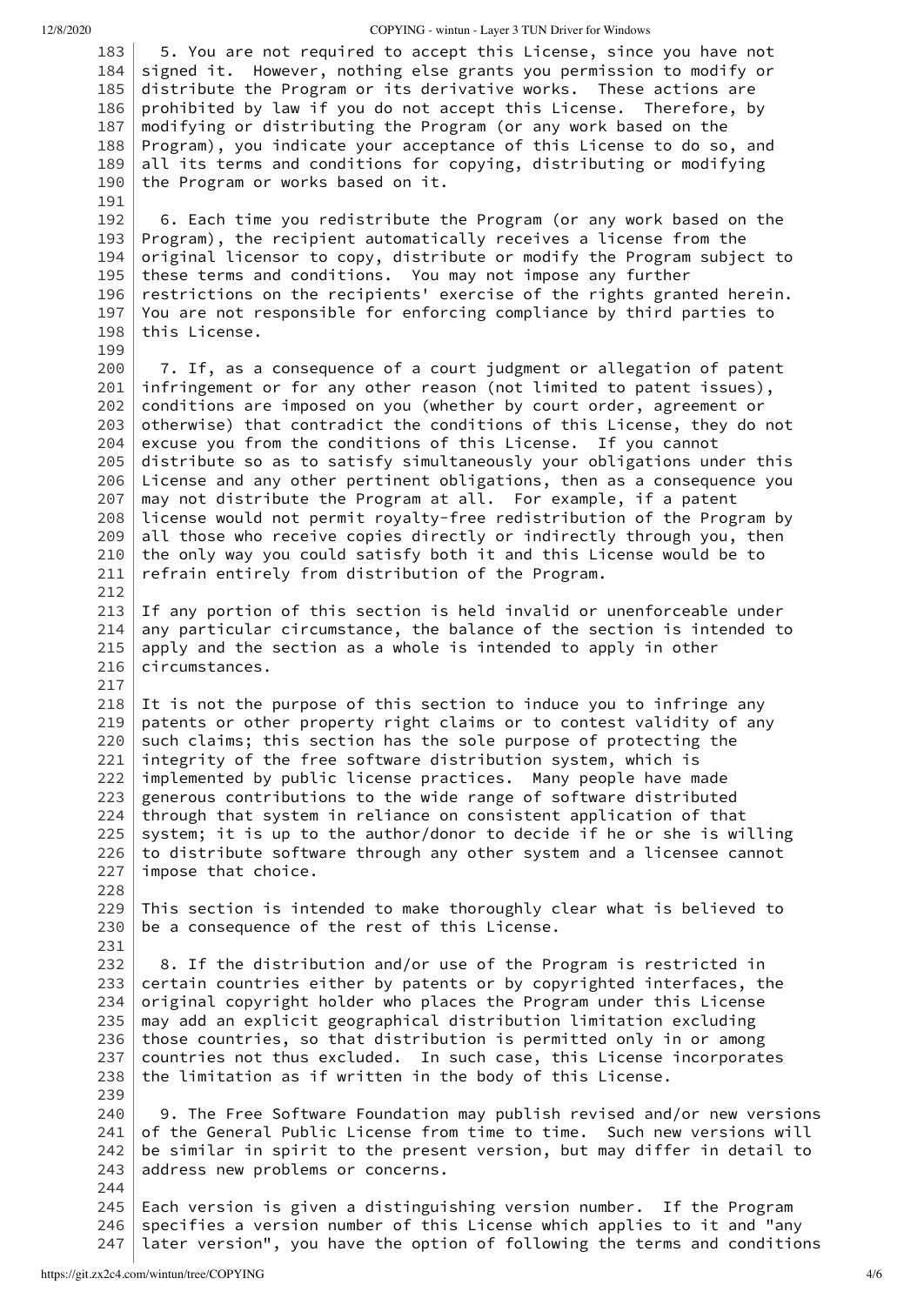12/8/2020 COPYING - wintun - Layer 3 TUN Driver for Windows

<span id="page-4-31"></span><span id="page-4-30"></span><span id="page-4-29"></span><span id="page-4-28"></span><span id="page-4-27"></span><span id="page-4-26"></span><span id="page-4-25"></span><span id="page-4-24"></span><span id="page-4-23"></span><span id="page-4-22"></span><span id="page-4-21"></span><span id="page-4-20"></span><span id="page-4-19"></span><span id="page-4-18"></span><span id="page-4-17"></span><span id="page-4-16"></span><span id="page-4-15"></span><span id="page-4-14"></span><span id="page-4-13"></span><span id="page-4-12"></span><span id="page-4-11"></span><span id="page-4-10"></span><span id="page-4-9"></span><span id="page-4-8"></span><span id="page-4-7"></span><span id="page-4-6"></span><span id="page-4-5"></span><span id="page-4-4"></span><span id="page-4-3"></span><span id="page-4-2"></span><span id="page-4-1"></span><span id="page-4-0"></span>[248](#page-3-64) [249](#page-4-0) [250](#page-4-1) [251](#page-4-2) [252](#page-4-3) [253](#page-4-4) [254](#page-4-5) [255](#page-4-6) [256](#page-4-7) [257](#page-4-8) [258](#page-4-9) [259](#page-4-10) [260](#page-4-11) [261](#page-4-12) [262](#page-4-13) [263](#page-4-14) [264](#page-4-15) [265](#page-4-16) [266](#page-4-17) [267](#page-4-18) [268](#page-4-19) [269](#page-4-20) [270](#page-4-21) [271](#page-4-22) [272](#page-4-23) [273](#page-4-24) [274](#page-4-25) [275](#page-4-26) [276](#page-4-27) [277](#page-4-28) [278](#page-4-29) [279](#page-4-30) [280](#page-4-31) [281](#page-4-32) [282](#page-4-33) [283](#page-4-34) [284](#page-4-35) [285](#page-4-36) [286](#page-4-37) [287](#page-4-38) [288](#page-4-39) [289](#page-4-40) [290](#page-4-41) [291](#page-4-42) [292](#page-4-43) [293](#page-4-44) [294](#page-4-45) [295](#page-4-46) [296](#page-4-47) [297](#page-4-48) [298](#page-4-49) [299](#page-4-50) [300](#page-4-51) [301](#page-4-52) [302](#page-4-53) [303](#page-4-54) [304](#page-4-55) [305](#page-4-56) [306](#page-4-57) [307](#page-4-58) [308](#page-4-59) [309](#page-4-60) [310](#page-4-61) [311](#page-4-62) either of that version or of any later version published by the Free Software Foundation. If the Program does not specify a version number of this License, you may choose any version ever published by the Free Software Foundation. 10. If you wish to incorporate parts of the Program into other free programs whose distribution conditions are different, write to the author to ask for permission. For software which is copyrighted by the Free Software Foundation, write to the Free Software Foundation; we sometimes make exceptions for this. Our decision will be guided by the two goals of preserving the free status of all derivatives of our free software and of promoting the sharing and reuse of software generally. NO WARRANTY 11. BECAUSE THE PROGRAM IS LICENSED FREE OF CHARGE, THERE IS NO WARRANTY FOR THE PROGRAM, TO THE EXTENT PERMITTED BY APPLICABLE LAW. EXCEPT WHEN OTHERWISE STATED IN WRITING THE COPYRIGHT HOLDERS AND/OR OTHER PARTIES PROVIDE THE PROGRAM "AS IS" WITHOUT WARRANTY OF ANY KIND, EITHER EXPRESSED OR IMPLIED, INCLUDING, BUT NOT LIMITED TO, THE IMPLIED WARRANTIES OF MERCHANTABILITY AND FITNESS FOR A PARTICULAR PURPOSE. THE ENTIRE RISK AS TO THE QUALITY AND PERFORMANCE OF THE PROGRAM IS WITH YOU. SHOULD THE PROGRAM PROVE DEFECTIVE, YOU ASSUME THE COST OF ALL NECESSARY SERVICING, REPAIR OR CORRECTION. 12. IN NO EVENT UNLESS REQUIRED BY APPLICABLE LAW OR AGREED TO IN WRITING WILL ANY COPYRIGHT HOLDER, OR ANY OTHER PARTY WHO MAY MODIFY AND/OR REDISTRIBUTE THE PROGRAM AS PERMITTED ABOVE, BE LIABLE TO YOU FOR DAMAGES, INCLUDING ANY GENERAL, SPECIAL, INCIDENTAL OR CONSEQUENTIAL DAMAGES ARISING OUT OF THE USE OR INABILITY TO USE THE PROGRAM (INCLUDING BUT NOT LIMITED TO LOSS OF DATA OR DATA BEING RENDERED INACCURATE OR LOSSES SUSTAINED BY YOU OR THIRD PARTIES OR A FAILURE OF THE PROGRAM TO OPERATE WITH ANY OTHER PROGRAMS), EVEN IF SUCH HOLDER OR OTHER PARTY HAS BEEN ADVISED OF THE POSSIBILITY OF SUCH DAMAGES. END OF TERMS AND CONDITIONS How to Apply These Terms to Your New Programs If you develop a new program, and you want it to be of the greatest possible use to the public, the best way to achieve this is to make it free software which everyone can redistribute and change under these terms. To do so, attach the following notices to the program. It is safest to attach them to the start of each source file to most effectively convey the exclusion of warranty; and each file should have at least the "copyright" line and a pointer to where the full notice is found. <one line to give the program's name and a brief idea of what it does.> Copyright (C) <year> <name of author> This program is free software; you can redistribute it and/or modify it under the terms of the GNU General Public License version 2 as published by the Free Software Foundation. This program is distributed in the hope that it will be useful, but WITHOUT ANY WARRANTY; without even the implied warranty of MERCHANTABILITY or FITNESS FOR A PARTICULAR PURPOSE. See the GNU General Public License for more details. You should have received a copy of the GNU General Public License along with this program; if not, write to the Free Software Foundation, Inc., 51 Franklin Street, Fifth Floor, Boston, MA 02110-1301 USA.

<span id="page-4-64"></span><span id="page-4-63"></span><span id="page-4-62"></span><span id="page-4-61"></span><span id="page-4-60"></span><span id="page-4-59"></span><span id="page-4-58"></span><span id="page-4-57"></span><span id="page-4-56"></span><span id="page-4-55"></span><span id="page-4-54"></span><span id="page-4-53"></span><span id="page-4-52"></span><span id="page-4-51"></span><span id="page-4-50"></span><span id="page-4-49"></span><span id="page-4-48"></span><span id="page-4-47"></span><span id="page-4-46"></span><span id="page-4-45"></span><span id="page-4-44"></span><span id="page-4-43"></span><span id="page-4-42"></span><span id="page-4-41"></span><span id="page-4-40"></span><span id="page-4-39"></span><span id="page-4-38"></span><span id="page-4-37"></span><span id="page-4-36"></span><span id="page-4-35"></span><span id="page-4-34"></span><span id="page-4-33"></span><span id="page-4-32"></span>[312](#page-4-63) Also add information on how to contact you by electronic and paper mail.